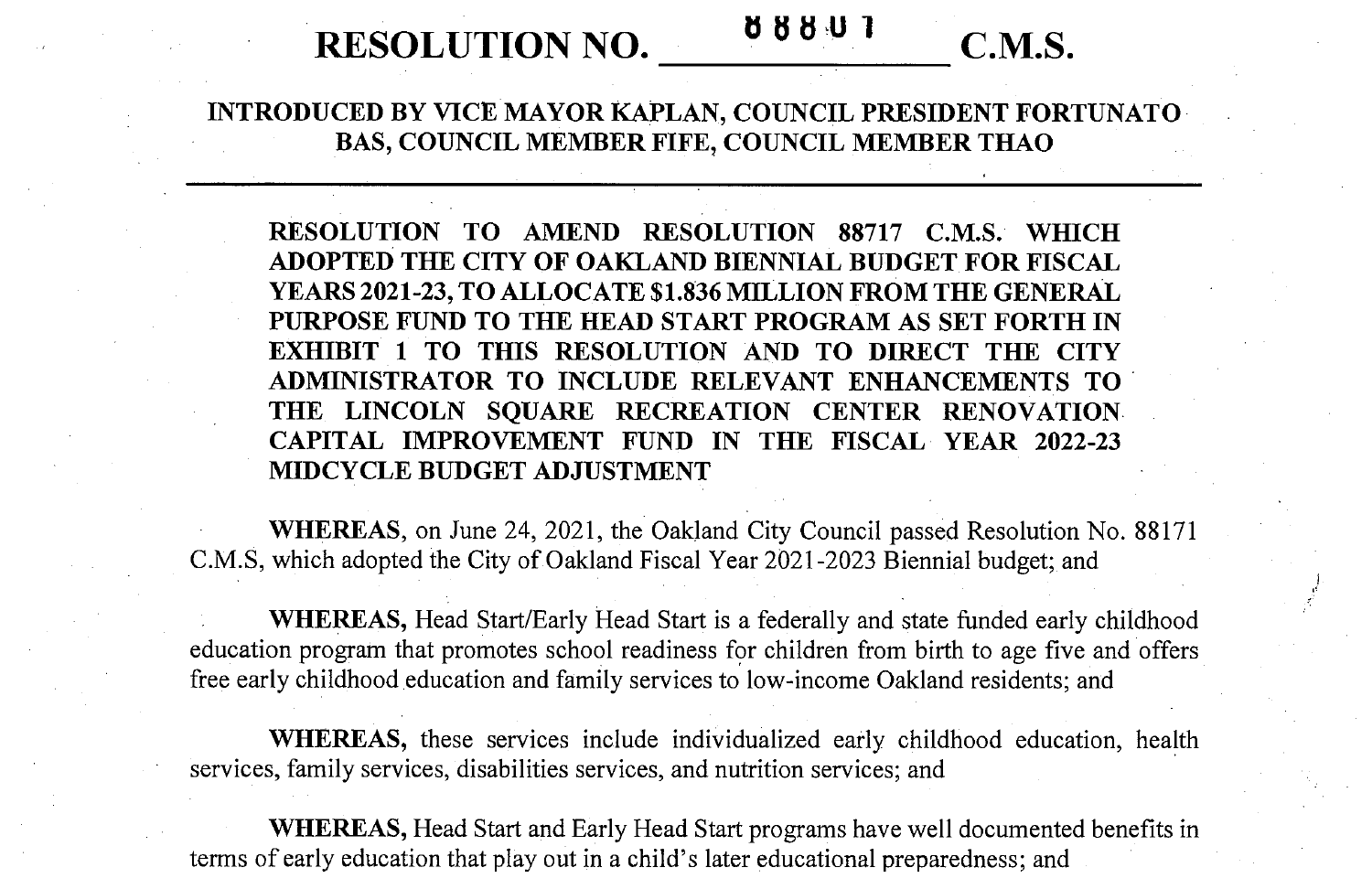Start sites will no longer be able to provide on-site services to children due to these funding cuts; and

**WHEREAS,** \$1,836 million dollars are needed in the short term to keep these sites open, restore instructor positions, and prevent families from being forced to travel to another location or lose services altogether; and

**WHEREAS,** it is vital that we continue to offer early childhood education and services at locations that are easily accessible to those who walk and use public transportation; and

**WHEREAS,** Lincoln Square Recreation Center is currently funded in the Capital Improvement Projects for FY '22-'23 and requires additional capital construction in order to be compliant with Head Start/Early Head Start facility standards; and

**WHEREAS,** the Chinatown area is currently underserved by the Head Start/Early Head Start program and is in need of a location that can serve families in that area; and

**WHEREAS,** the budgetary allocations in this resolution come from salary savings from vacancies and longer timelines to fill positions; and

**WHEREAS,** these newly obtained funds can be allocated to support the Head Start/Early Head Start program in the City of Oakland, restore the slots for children that would have been cut, and prevent the layoff of frontline staff at the sites that are being restored; now, therefore, be it

**RESOLVED:** That the Resolution No. 88717 C.M.S, which adopted the Fiscal Year 2021-23 Biennial Budget, is hereby amended to reallocate up to \$1.836 million from the General Purpose Fund to the Head Start program and incorporate as set forth in Exhibit 1; and be it

**FURTHER RESOLVED:** That the Citv Administrator is directed to include relevant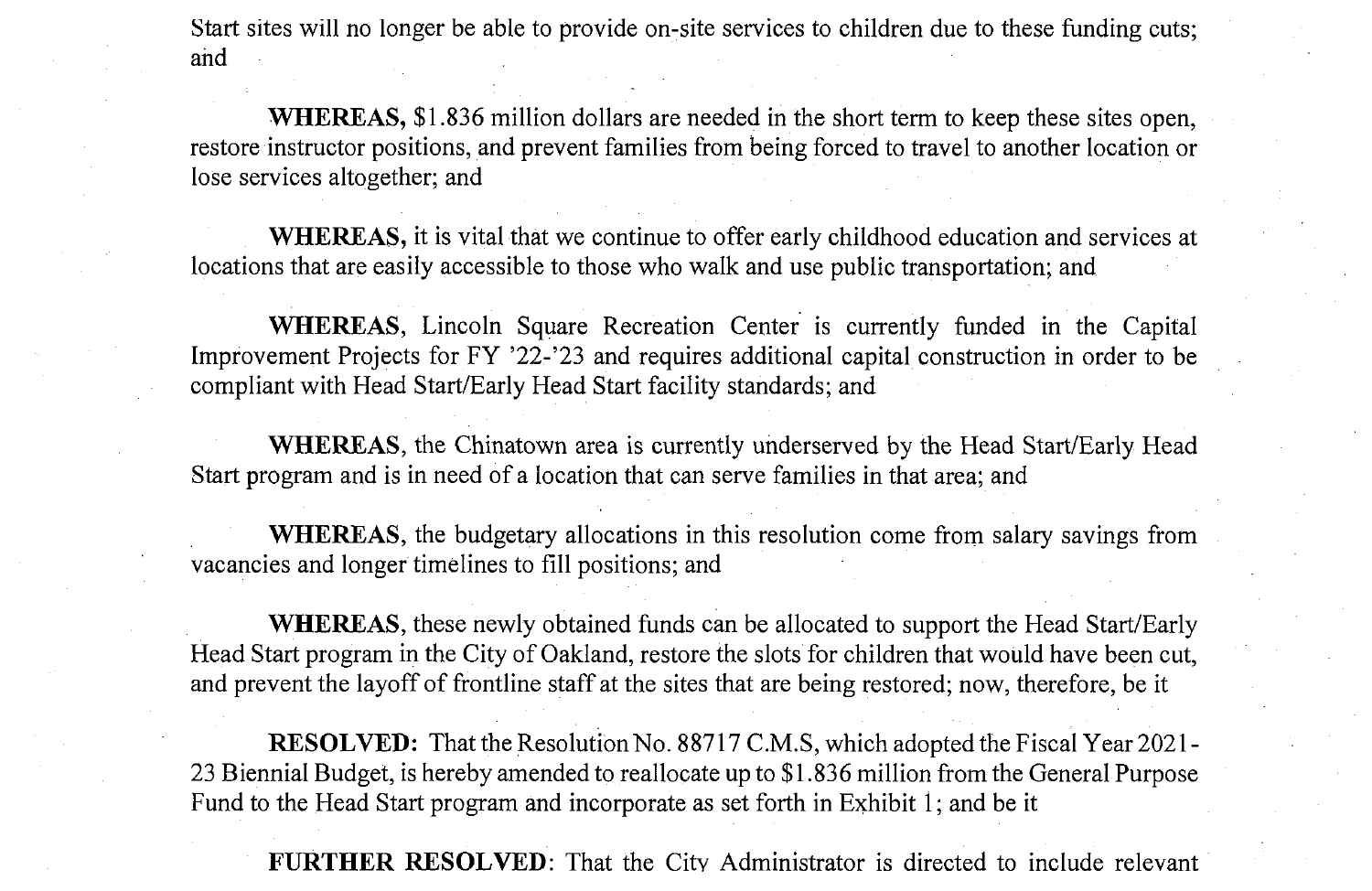$\overline{11110}$ LILLA UITIDU, IERE ERAPE IXITE DITTY, ITULIO, TITTUOTA TEITUOTATTU PRESIDENT FORTUNATO BAS

NOES –  $\beta$ <br>ABSENT –  $\beta$ ABSTENTION-8

**ATTEST** 

ASHA REED<br>City Clerk and Clerk of the Council of the City of Oakland, California

3122544v1